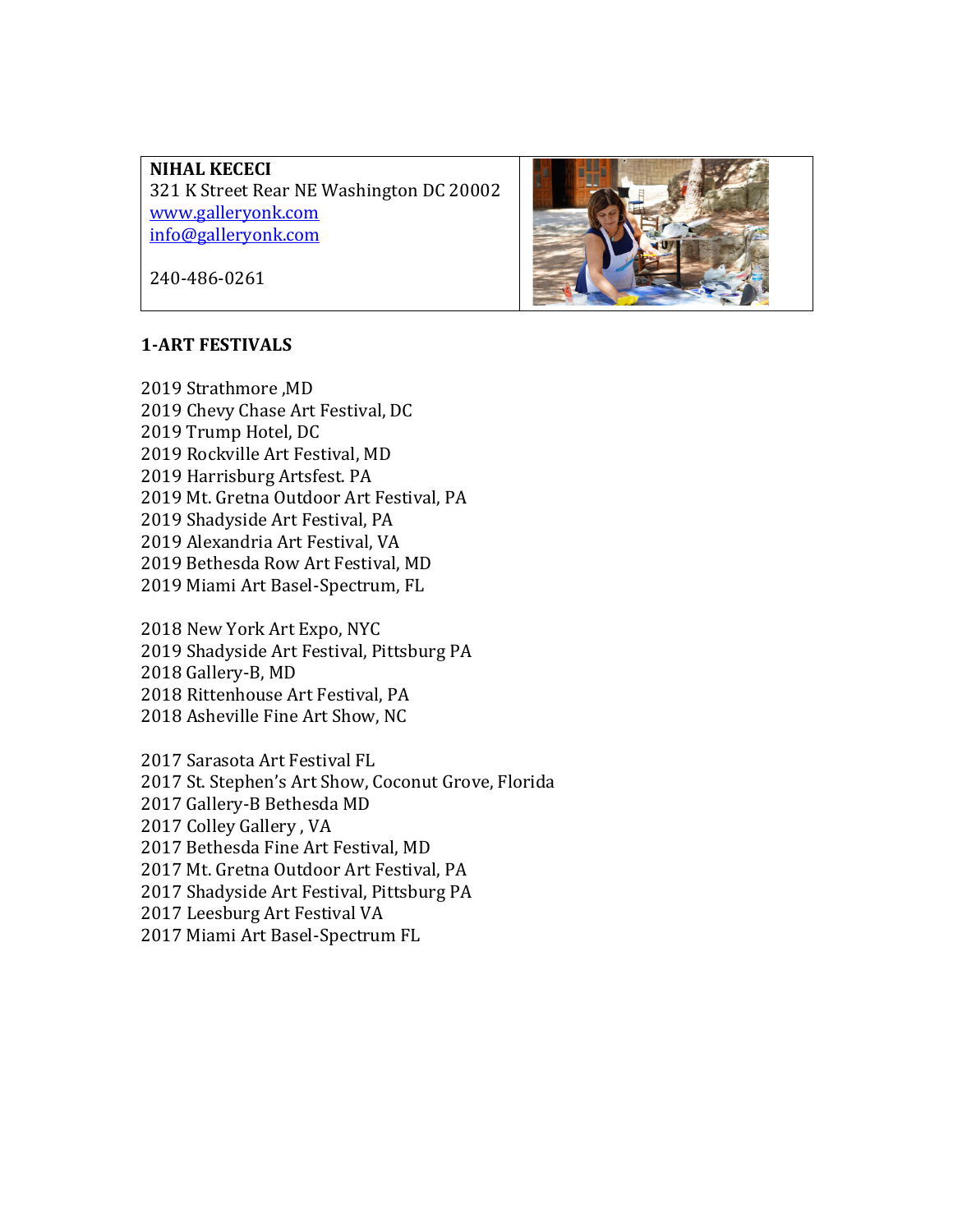# **2-ART FAIRS**

2019 Miami Art Basel-Spectrum, FL 2018 New York Art Expo, New York City 2017 Art Basel Miami, FL 2016 Spectrum Miami, FL 2016 Hamptons Art Fair, New York 2016 Art Shopping - Le Carrousel du Louvre Paris 2016 New York Art-Expo, New York City 2015-Present: MUSEE DES BEAUX-ARTS DE L'ONTARIO-AGO 2015 Spectrum Miami, FL. 2015 New York Art Expo, New York City 2014- Art San Diego 2013 New York Art Expo, New York City 2013 Toronto Art Expo, Toronto 2013: World of Art Showcase, Raleigh, NC 2012 New York Art Expo, New York City 2012 World of Art Showcase, Las Vegas 2011-New York Art Expo, NYC 2011-Art Fair Beijing, China 2011-Gallery-M, Vienna, Austria

# **3-AWARDS**

2020 FY2020 CAH-NEA Grand Award-Washington DC 2018-FY 2018-CAH Grand Award-Washington DC-Art Bank Collection 2017-Global Art Award/Finalist Dubai 2017-FY 2017-CAH Grand Award-Washington DC-Art Bank Collection 2016-Best of America-NOAPS - National Oil and Acrylic Painters' Society 2014-Light Space & Time," City Scape Art Competitions-1st Place". 2012-Mount Gretna Outdoor Art Show. Judges' Choice Award. Mt. Gretna, PA 2012-Light Space &Time " The All Women Exhibition" 2012-Light Space &Time " Seasons Art Competition, 1st Place 2012-Leading Artists Gallery, "Color, Light Drama" 2nd place, MD 2010 - "Artist Wanted, "The Power of Self Image Competition" New York, NY 2009- Yellow Barn Studio and Gallery, Recipient in the "Rules Exhibition", MD